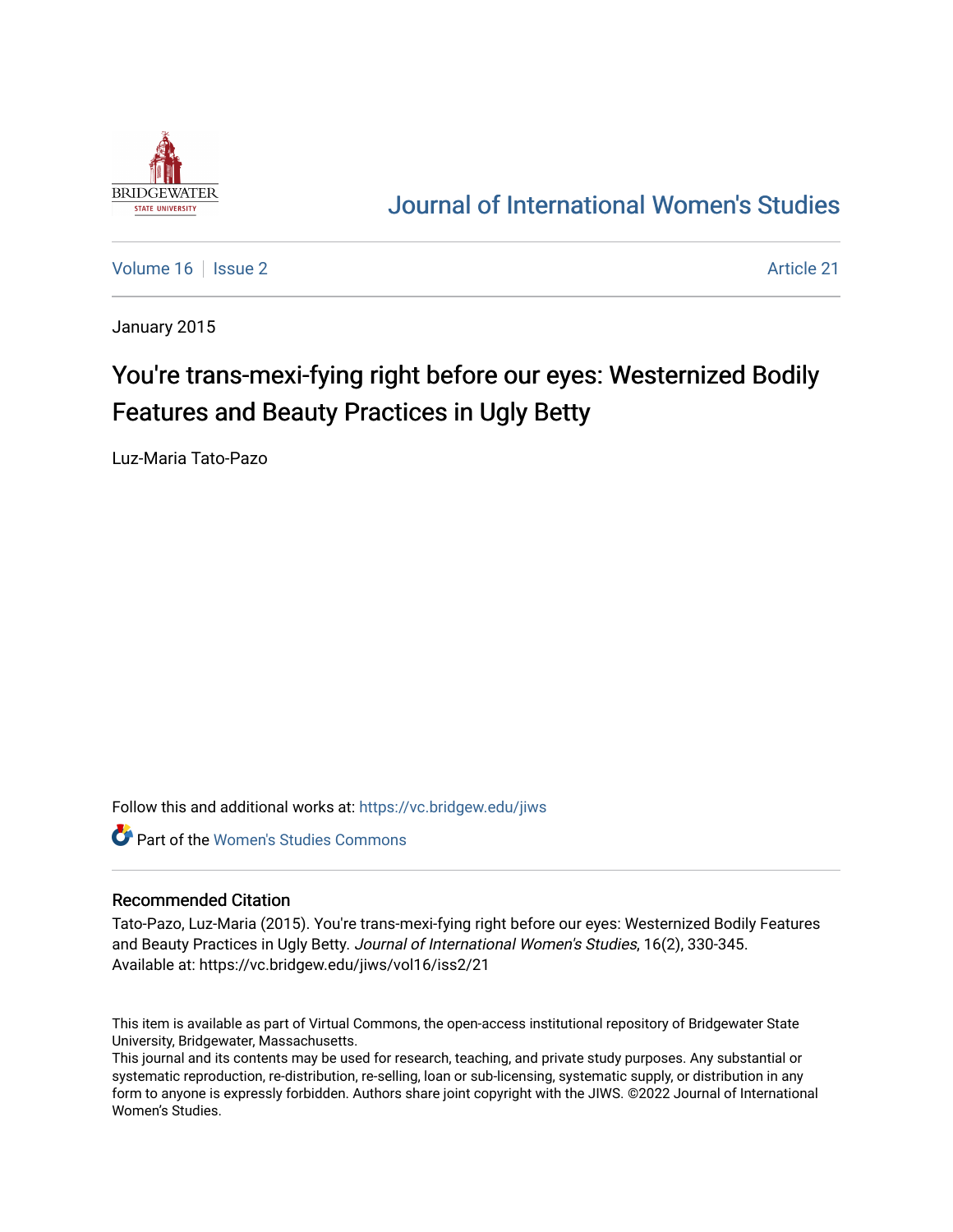#### Tato-Pazo: Westernized Bodily Features and Beauty Practices in Ugly Betty

This journal and its contents may be used for research, teaching and private study purposes. Any substantial or systematic reproduction, re-distribution, re-selling, loan or sub-licensing, systematic supply or distribution in any form to anyone is expressly forbidden. ©2015 Journal of International Women's Studies.

### *You're trans-mexi-fying right before our eyes***: Westernized Bodily Features and Beauty Practices in** *Ugly Betty*

By Luz-Maria Tato-Pazo<sup>1</sup>

#### **Abstract**

Makeover narratives are a form of discourse which relies on some type of transformation as a path to success. These narratives mainly target the bodies of white middle-class and middleaged heterosexual women with the aim of creating more conventionally beautiful feminine subjects. This article explores the beauty practices and rituals present in the US *dramedy Ugly Betty*. We look in detail at makeover narratives and their close association with contemporary idealized versions of female attractiveness. Closely tied up with the makeover canon, the beauty industry entails processes of disciplining women's bodies to meet the requirements of an ideal feminine being. This regulation of the external appearance is made evident in *Ugly Betty*, suggesting that the adaptation of the self to dominant beauty discourses provides the way to personal and professional success. The thorough exploration of the makeover framework also reveals its linkage with the contradictoriness of neoliberal capitalism and current post-feminist sensibilities. In *Ugly Betty*, we find a vibrant, independent and determined protagonist that fights indefatigably for her dream job but, on the other hand, sexist depictions still persist, such as the continual mockery, disparagement and disregard of women who fail to match the narrow Western expressions of feminine appearance. Such a self-contradictory picture marks one of the contemporary debates of the feminist movement as well.

*Key Words***:** Beauty, Makeover, Television, Ugly Betty

### **Introduction**

l

Produced between 1999 and 2001 by Colombia's RCN television, *Yo soy Betty, la fea* (*I am Betty, the Ugly One*) has become the most adapted TV series and the most popular *telenovela* of all time [\(Blaine, 2007, p. 240\)](#page-15-0). Broadcast in more than a hundred countries, dubbed into fifteen languages, and with more than twenty versions made in other countries, this worldwide phenomenon has reached virtually every geographical region. The US adaptation, *Ugly Betty*, premiered on ABC in 2006 and ended in 2010 after four seasons and eighty five episodes. This article explores the US version of this soap opera, which itself was purchased for broadcast in a number of countries, almost as many as the original series [\(Blaine, 2013, p. 36\)](#page-15-1).

<sup>&</sup>lt;sup>1</sup>Luz-Maria Tato-Pazo received a M.A. in Journalism (Madrid Complutense University, Spain) in 2005 and a Professional Master in "Television: News and Programmes" (CEU San Pablo University, Spain) in 2008. Since 2009, she is pursuing a PhD in Media Studies (Swansea University, UK). Her PhD Thesis is concerned with gender issues depictions in contemporary popular culture, taking as case study the US *dramedy* "Ugly Betty". Luz-Maria has also worked in several radio stations, TV channels and production companies in Spain. Contact and on-line author profiles: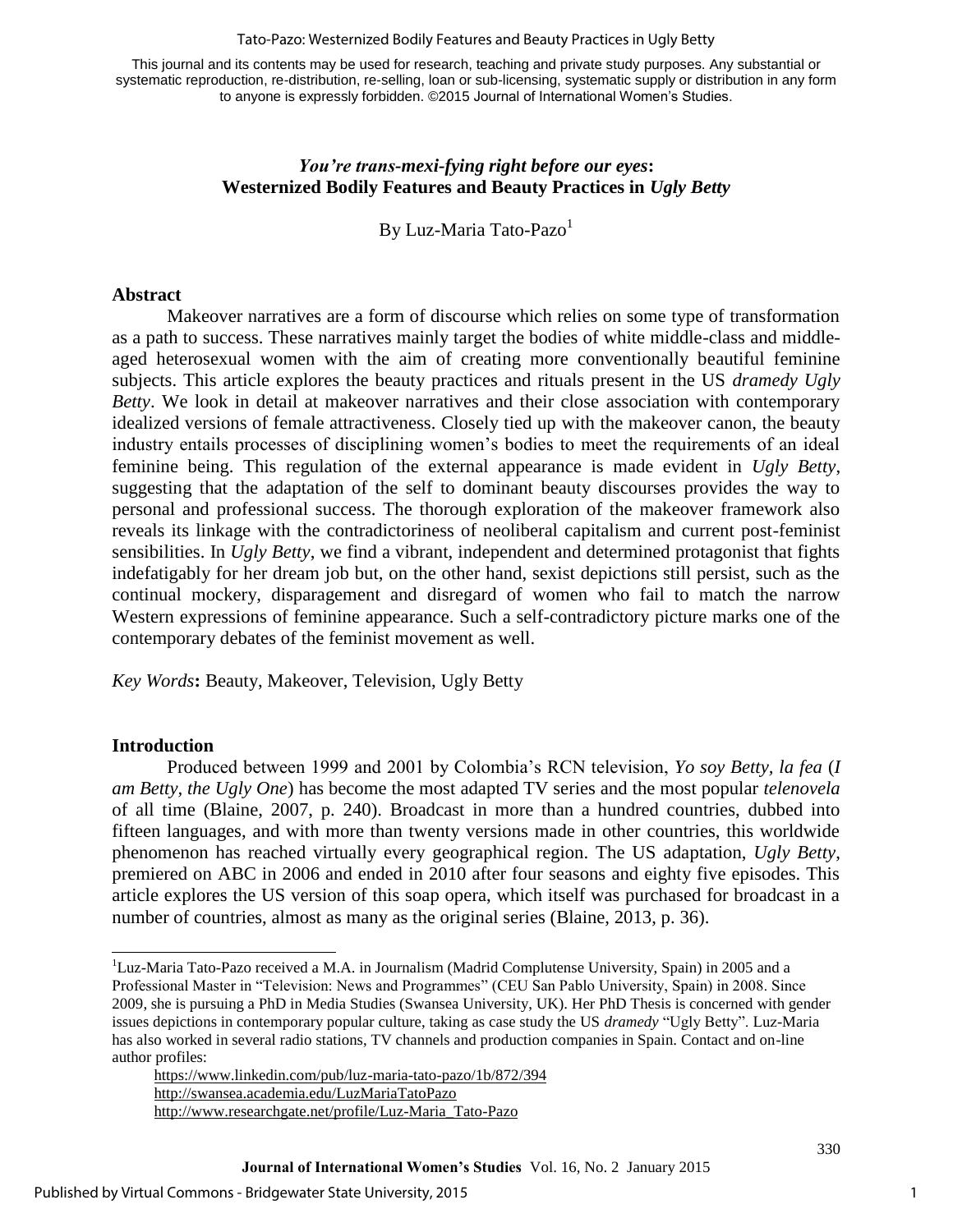*Ugly Betty* speaks about gaining the rewards of success, recognition and happiness after a long period of ill-treatment, disdain and isolation. This breath of fresh air in the life of the protagonist, Betty Suarez, comes by means of some kind of external transformation. Betty starts to lose weight, style her hair and pluck her bushy eyebrows; also, she gradually develops a sense of style which seems to reach its climax in *Million Dollar Smile*, the last episode of the series in which Betty is freed of her braces (4:17). Advancements in Betty's career seem to progress in parallel to her external transformation in such a way that, at the end of the story, Betty is not only more conventionally beautiful but also has achieved professional recognition and success. Actually, there is a specific scene in this episode which is especially relevant: Betty's braces get caught in a very expensive bra. The plot here reveals a particularly interesting employment of the figurative sense in order to make an original tacit comparison. It could be said that, on the one hand, Betty's orthodontia symbolizes the last signifier of her appearance, class and status and, on the other, that the bra represents the beauty and poise of the fashion industry. According to this allegorical meaning, it could be also argued that, the 'old Betty' (who wore a poncho and braces) finally gets trapped by the world of fashion or, in other words, that fashion finally manages to efface every single 'ugly' feature of Betty. In this way, her braces and the fashion item turn out to be one of the last stylistic devices used by the series' storyline to give an account of Betty's makeover.

*Ugly Betty* can be considered a makeover narrative. These are stories which profoundly rely on the transformation of distinct facets of people's lives as the springboard to personal fulfilment and prosperity. "The makeover has long been a mainstay of advice columns and entertainment literature targeted at women" [\(Weber, 2009b, p. 1\)](#page-16-0). Transformation regimes have been part of women's lives for a long time, when female shoppers started to be recognized as a crucial component of the consumerist order, coinciding with women's greater presence in the non-domestic labour market and the resulting increase in their purchasing power [\(Roberts, 2007,](#page-16-1)  [pp. 228-229\)](#page-16-1). The makeover paradigm is manifested through various forms of media such as printed journals and magazines, TV shows and electronic sites. Yet in the new millennium, the pervasive presence of audiovisual culture has fostered the propagation of transformation narratives in the specific space of primetime television. As a television format, the makeover turned into a widespread popular phenomenon in 2002, when the American show *Extreme Makeover* began airing. Nowadays the list of makeover TV shows is extensive; from *What Not to Wear, 10 Years Younger*, *A Makeover Story* and *Queer Eye for the Straight Guy*, "which has given new meaning to queering (or not) men, to Look-a-Like, Style Her Famous, and I Want a Famous Face, which make over 'average' people so that they might more closely approximate celebrities" [\(Weber, 2009b, p. 1\)](#page-16-0). *Ugly Betty* coincides with the advent of the makeover paradigm as a new format for television. It can be included in a moment of greater generalization of these metamorphoses' narratives in the audiovisual media. As a result, the series has effectively taken and adapted to the genre of the soap the most recurrent elements of the transformation discourses.

Makeover narratives target predominantly the bodies of white, middle-class and middleaged straight women, with the purpose of creating more conventionally feminine subjects. Through the stories of transformation of women's bodies, the makeover genre conveys idealized forms of femininity. In her 2008 study, *The Power of Looks*, Bonnie Berry gives her impressions about current beauty standards. She states that the most accepted (and attached-to-success) looks are those that correspond with a white, Northern European look: "[p]resently, tall, thin, white, blonde, light-eyed people are valued for their looks more than short, dark people" [\(p. 21\)](#page-15-2).

2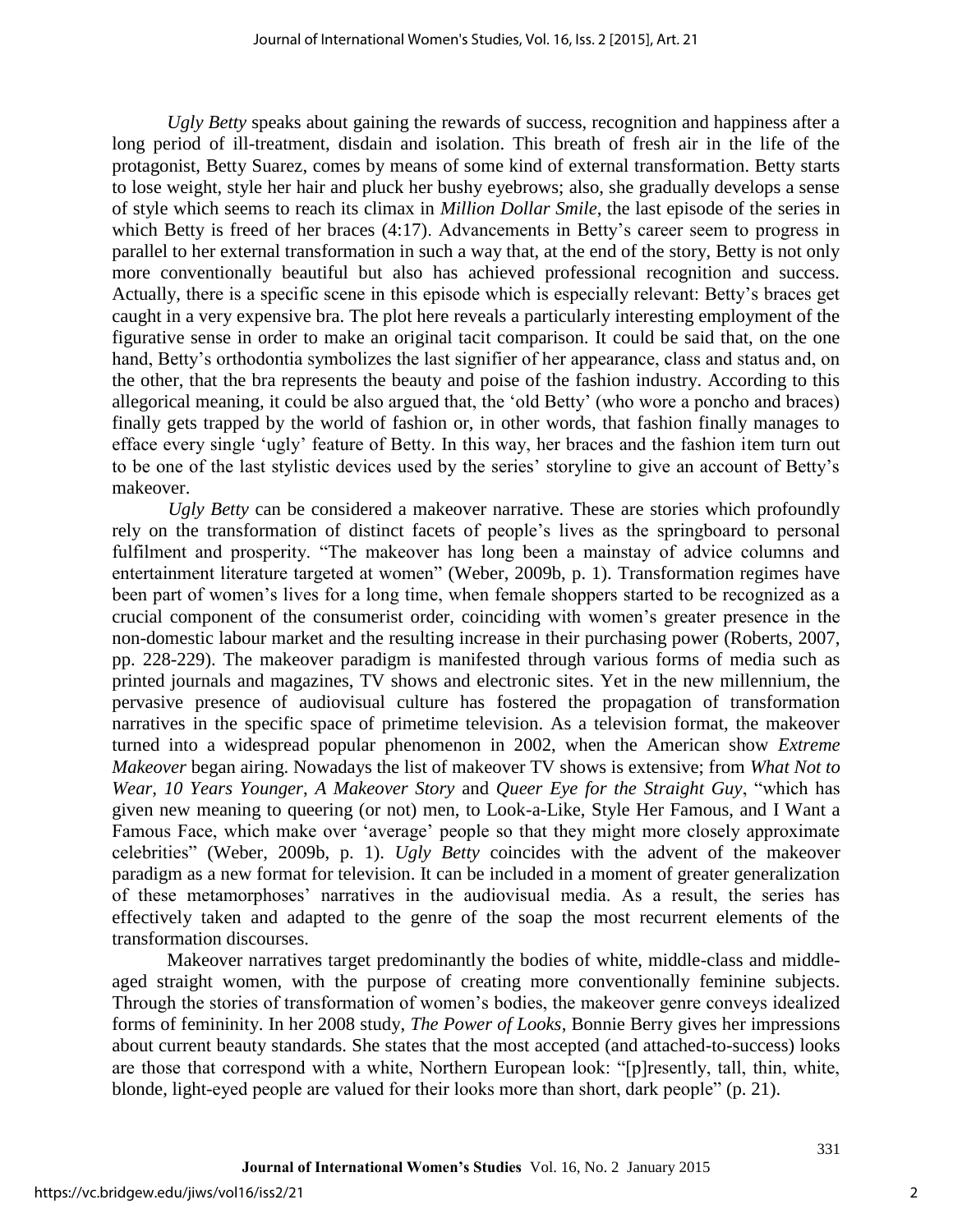Correspondingly, this regulation of the feminine through external appearance is made evident in Ugly Betty. The series hardly offers alternatives to the preponderance of narrow definitions of the female body attractiveness. Instead, female leading characters such as Amanda Tanen [\(Becki Newton\)](http://es.wikipedia.org/wiki/Becki_Newton), Alexis Meade [\(Rebecca Romijn\)](http://es.wikipedia.org/wiki/Rebecca_Romijn) and Claire Meade [\(Judith Light\)](http://es.wikipedia.org/w/index.php?title=Judith_Light&action=edit&redlink=1) conform–in one way or another–to the Northern European aesthetic ideal noted above. Betty, who obviously does not correspond to that ideal, is relentlessly ridiculed and made fun of by her co-workers precisely because of her different physical traits (1:01; 2:17; 2:18; 4:04). America Ferrera, the actress who plays the role of Betty, is just the opposite of the generalized pattern mentioned above: she is dark-haired, dark-eyed and dark-skinned. There is one sequence in which the blatant contempt which Marc (personal assistant at Mode magazine) and Amanda (the receptionist) have for Betty's racial signifiers is made particularly evident; Amanda shows Marc a series of pictures she has been taking for a week so as to make him realize his physical appearance is deteriorating since he started to work for Daniel (the editor-in-chief). While they look at the pictures, they come across a snapshot of Betty; they both scream in horror and Amanda cries: "oh, my God! oh, my God! Spooky. You're trans-mexi-fying right before our eyes" (4:10 "07.18-07.25").

As the TV series develops, Betty undergoes a series of subtle physical transformation. Her gradual external transformations and her professional achievements occur simultaneously. It is not until the end of the story, when Betty displays a more conventional look, that she gets a promotion which will give her the opportunity to work in London. Yet again, an improved and glamorous outward appearance "functions as a signifier of personal confidence, self-worth, professional competence, and success" [\(Weber, 2009c, p. 55\)](#page-16-2), which subsequently increases overall happiness and accomplishment. Yet, the stereotyping of certain female bodily features is only one of the various ways in which *Ugly Betty* reproduces what Weber [\(2009a\)](#page-16-3) has referred to as "normative identity locations of (feminine) gender" [\(p. 129\)](#page-16-3). As she points out:

[a]cross makeover programming, transformations are largely concerned with writing gender normativity onto primarily female bodies, and, as I've noted, gender is here an umbrella term that imports 'normative' values of race, ethnicity, and class. [\(p. 168\)](#page-16-3)

This TV series also shows moments in which certain markers of class and race undergo their particular makeover, as they are partially or completely erased. Nevertheless, this topic will be explored later in this work.

#### **Beauty Practices: Pleasure or Torture?**

The makeover culture and its modes of operation are full of ambiguities. The very first contradiction involves the seemingly submissive role of women as regards contemporary beauty practices. The fashion and beauty industries are closely tied up with the process of disciplining women's bodies in order to meet the requirements of an idealised femininity. Currently, much of the media tends to portray an extremely thin body ideal. These images pervade all types of communication media; magazines centrefolds, music video clips and the extremely slim shape displayed by a great deal of female TV and film stars emphasize an unrealistic and biologically unattainable standard of beauty based on the "slender and tubular" ideal (Polivy & Herman, [2004, p. 1\)](#page-16-4). Also, techniques such as digital image processing originate completely new and fake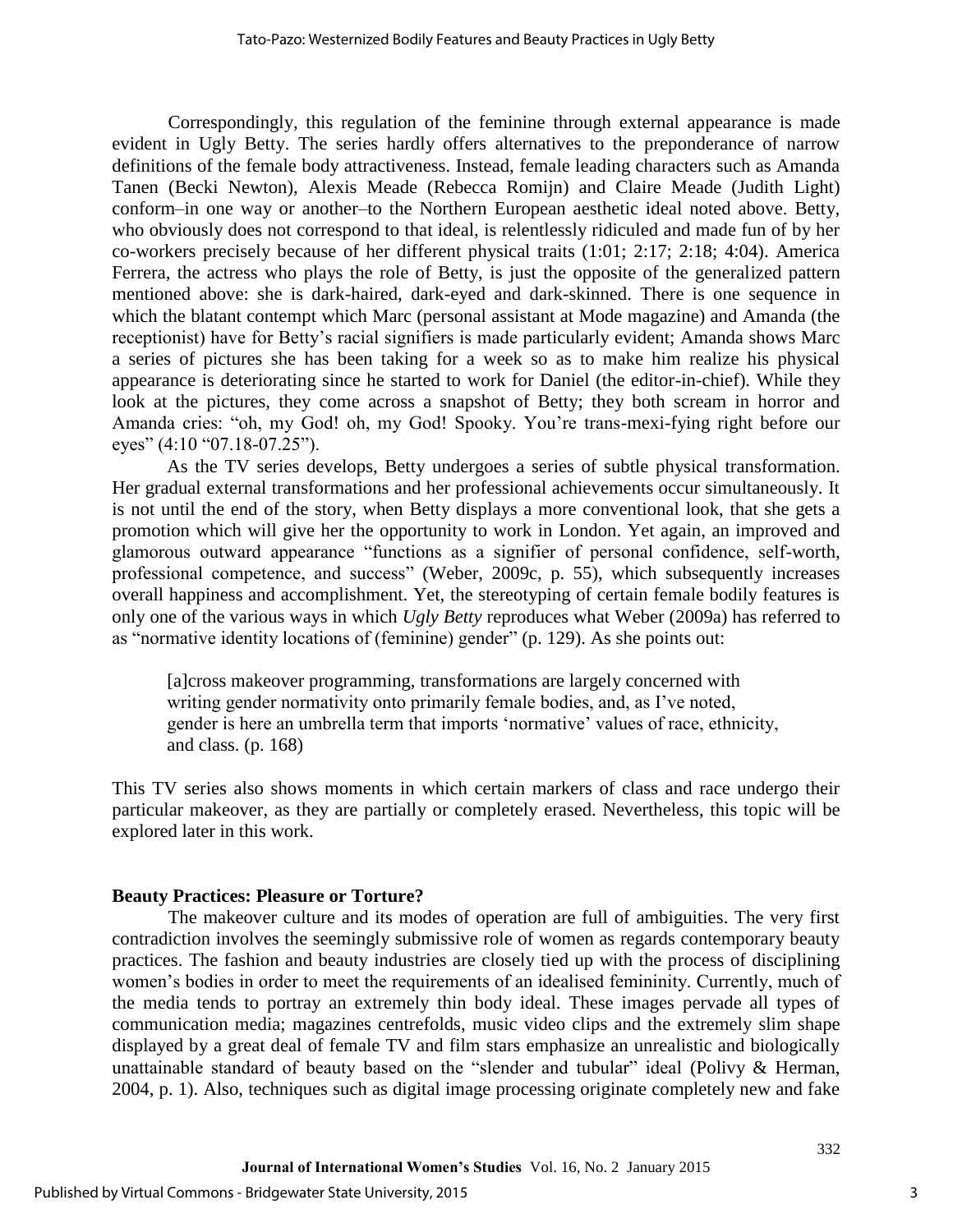pictures which are sold to the public as the "average" or the "better" body; this negatively affects women's overall sense of self-worth [\(Reel, 2013, p. 21\)](#page-16-5). The normalization and internalization of such an exacting beauty standard can lead to low self-esteem and body dissatisfaction [\(Dittmar &](#page-15-3)  [Howard, 2004, p. 478;](#page-15-3) [Polivy & Herman, 2004, p. 2\)](#page-16-4) since the individual feels pressed to comply with the canon in order to gain self-assurance, visibility, success and a sense of belonging.

Nevertheless, women engage with the beauty industry on a wide scale. Several authors have tried to elucidate why women submit to contemporary bodily disciplines despite some of the risks already discussed and, certainly, there is still not a consensus. There is a body of research that has cast doubt on external (socio-cultural) factors of influence. For them, women have to be taken into account as active agents who freely decide to indulge themselves with the pleasures offered by current beauty disciplines [\(Black, 2006;](#page-15-4) [Davis, 2003\)](#page-15-5). Under this premise, the adherence to certain beauty rituals is considered an expression of women's agency. Women invest their time and money in certain beauty rituals as a means of taking control of their own lives; the achievement of—or the approximation to—an 'appropriate' feminine image confers power upon women within their specific socio-cultural milieu.

The makeover canon is reinforcing these ideas with a narrative of transformation that relentlessly sells the promise of a better life, be it in the form of a better job, a handsome partner or emotional stability. In a similar way, *Ugly Betty*'s plot structure also praises the wonders of external transformation as an empowering tool. This is clearly made explicit in the ending of the TV series. But there are other moments in which the need for external appearance improvement is suggested as a necessary part of becoming a desirable and triumphant individual (e.g. 1:02, 4:11).

Reversing the angle of approach as regards women's involvement with embellishment culture, it must be noted that, for other researchers, the crux of the matter does not lie in the supposed freedom of choice mentioned before. Several authors suggest that women may feel pushed into specific oppressive bodily rituals so as to adjust themselves to the expectations of their social context; by consuming beauty goods and changing their external appearance, women try to get close to a demanding and rigorously stereotyped feminine self in order to gain a sense of security and power. Baker-Sperry [\(2007\)](#page-15-6) has already noted that girls, even at the age of six, know that beauty is rewarded in society [\(p. 722\)](#page-15-6). In this direction, Weber [\(2009d\)](#page-16-6) explains the process by which makeover TV shows, in the name of conventional gender reinforcement, perform normative discourses that teach subjects how to regulate themselves:

…if I, as viewer at home, see someone ridiculed in a plexiglass box due to her wrinkles and sun spots, I fully understand that I must work to enact a makeover of myself so as to avert the censorious gaze I've seen demonstrated on television. By reminding the mass population that others may be watching, television creates a disciplinary technology through which the population is induced to govern itself. [\(p. 89\)](#page-16-6)

Similarly, *Ugly Betty* seems to suggest that some strategies are required so as to evade sanctioning gazes and harsh value judgments. As time goes by, the heroine of this story succumbs to social pressure and starts to undergo a series of subtle physical transformations. By the fourth and last season, Betty displays a very different image from that of the girl with the poncho, and her different physical traits already resemble those of her magazine's *successful* colleagues. The maximum exponent of this dysfunctional process is found in the last episodes,

4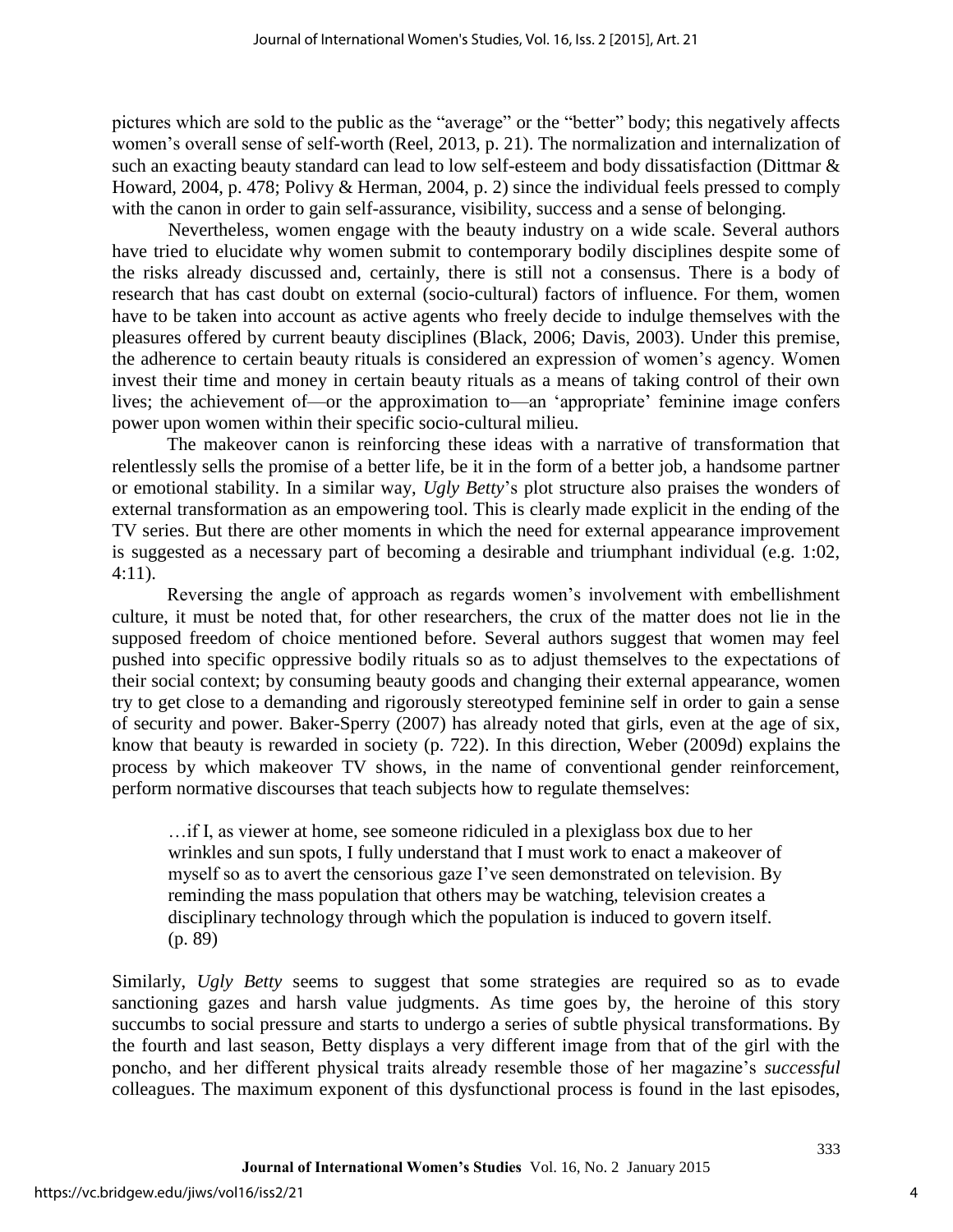when Betty already displays her most stylish, white-Western look and gains both professional achievement and personal happiness (4:17; 4:18; 4:19; 4:20). From the very moment Betty gets rid of her braces (4:17), a range of happy and triumphant events start flooding her life: she not only arouses romantic feelings in her former boyfriend, Henry (4:18), but also starts to awaken Daniel's interest, who ends up asking Betty for a date in the last episode (4:20). But, as if that was not enough, Betty is also offered her dream job in London. The message that could be easily inferred from this is that Betty's personal and professional fulfilment is transparently bound with the achievement of a stereotypically attractive body. In other words, she gets her happy ending *because* of the alteration of her outward image.

#### **From Individual Empowerment to Collective Approval**

The makeover complex is built upon traditional liberal tropes of individual achievement, self-fulfilment and freedom of choice. Yet, with these narratives of transformation comes an implicit message: self-realization is achieved once access to restricted privileges is granted. The way of ensuring this access entails a consumer-led strategy that warrants the liberation through the purchasing of all kinds of commodities. Weber [\(2009c\)](#page-16-2) has also made mention of this process with regard to the specific case of bodily routines. For her, the makeover genre "imports neoliberal ideologies, which position the subject as an entrepreneur of the self, who does and, indeed, must engage in care of the body and its symbolic referents in order to be competitive within a larger global marketplace" [\(p. 39\)](#page-16-2).

These market dynamics suppose that people with a moderate to low spending power stay out of the equation. Therefore, a contradiction appears: liberation encompasses oppressive practices. Those who count on specific socio-economic assets enjoy the absolute freedom claimed by capitalism; those who do not see themselves downtrodden on their way to freedom by the assets which they do not possess. These tensions and paradoxes of the neoliberal economy can be directly connected with the politics of post-feminism, which is regarded as disseminating a politics of contradiction, according to several feminist–and non-feminist–scholars and researchers [\(Banet-Weiser & Portwood-Stacer, 2012;](#page-15-7) [Gorton, 2007;](#page-15-8) [McRobbie, 2004;](#page-15-9) [Moseley](#page-16-7)  [& Read, 2002;](#page-16-7) [Roberts, 2007\)](#page-16-1). In the last couple of decades, post-feminist discourse has become the hegemonic form of feminism within wide-ranging varieties of popular culture, from TV shows and cinema to journals and magazines. Contemporary makeover TV genre is enabled, as Banet-Weiser and Portwood-Stacer [\(2012\)](#page-15-7) argue, in part because of the normalization of postfeminist politics and their reliance on contemporary commodity culture as the primary channel for individual improvement.

Contemporary post-feminist culture stands true to the logics of the neoliberal economy; hence, it also resorts to emancipatory discourses of individual freedom and personal choice. However, one of the problematic aspects of this relatively recently gained power is that it is subordinated to women's self-confidence and outward appearance, "which in turn depend on the services of fashion and beauty industries–all of which, needless to say, must be purchased" [\(Roberts, 2007, p. 229\)](#page-16-1). This is made evident, for instance, in *Swag*, the fourth episode of *Ugly Betty*. Here, it is suggested that through the purchasing of specific goods you can feel more attractive and therefore, a more self-assured and powerful self. In this occasion, Betty shows herself afflicted by doubt after giving a pharmacist her Gucci bag in exchange for her ill dad's prescriptions. She unburdens herself to Hilda (her older sister):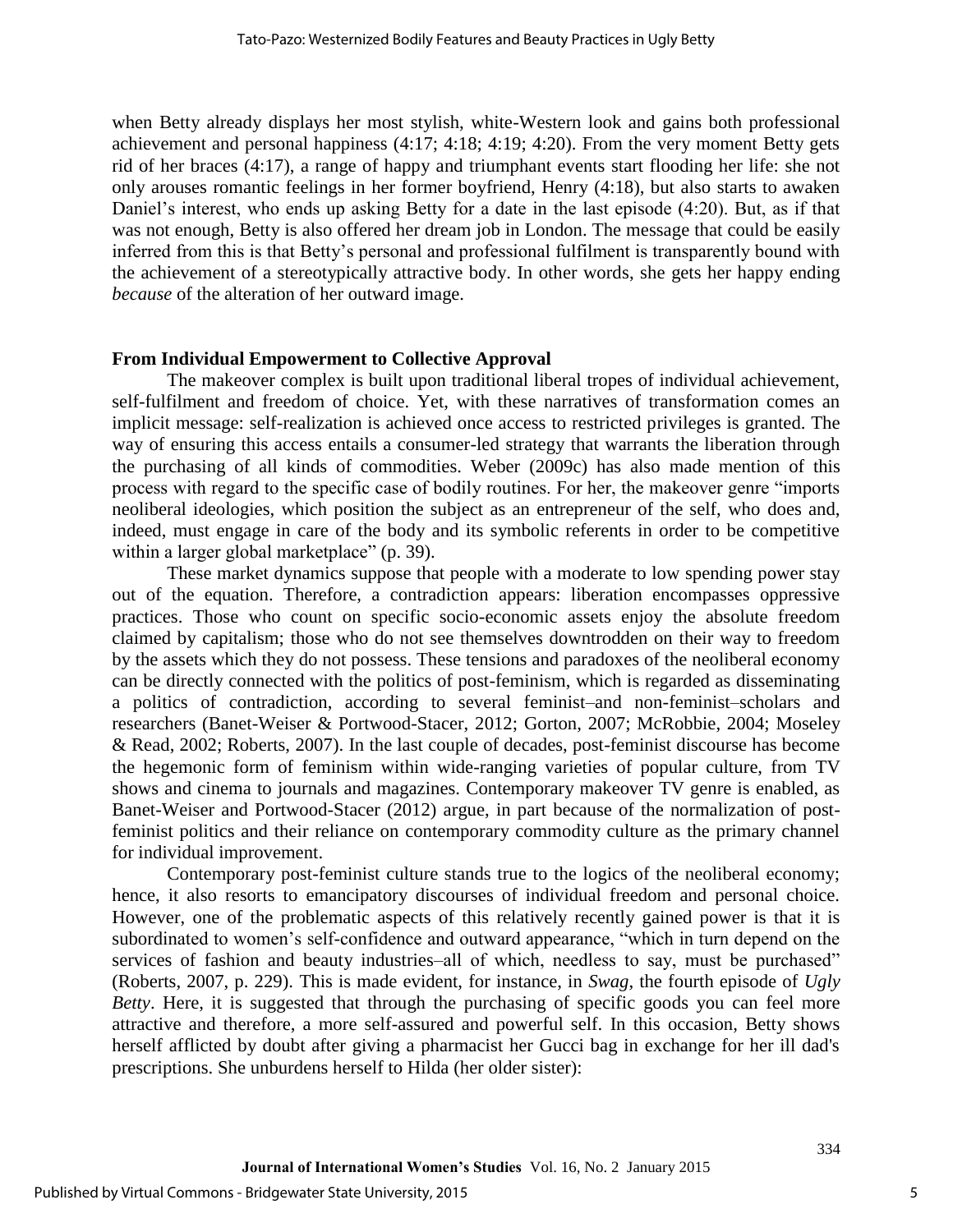**Betty:** Christina says that fashion is good for the soul... and when I was walking around with my Gucci today, it was like I was 3 years old again and holding Mom's purse...and I actually felt pretty.

**Hilda:** I know, mama.  $(1:04$  "31.10-31.35")

Betty imagined herself living the post-feminist dream wherein a woman can "walk into a room, have all eyes on [her], and for the first time in [her] life, command attention with dignity, poise, and beauty" (Weber, 2009). The irony is that the post-feminist's relentless focus on individual empowerment is strongly tied up with commanding attention of the public. The notion of women's power and freedom of choice loses consistency when such an ambiguity is made evident. The individualism characteristic of post-feminist discourses disguises indeed women's wish for the achievement of a sense of belonging and group acceptance. At the same time, it should not be dismissed that this philosophy also entails the fact that failure to comply with a prefabricated female identity and outward appearance may arouse sentiments of shame. As several authors point out, those who remain resistant and ignore the makeover's normative judgments of outward–and inward–beauty can feel rejected and may even experience exclusion [\(Ahmed, 2004;](#page-15-10) [Doyle & Karl, 2008;](#page-15-11) [Palmer, 2006;](#page-16-8) [Roberts, 2007;](#page-16-1) [Weber, 2009a\)](#page-16-3).

Betty has a difficult time at Mode because of these "(ill) logics" [\(Weber, 2009b, p. 7\)](#page-16-0) of operation. It is mainly at the beginning of the TV dramedy, when Betty still displays her most 'slovenly' look, that she experiences the most humiliating situations. Betty has a round-shaped figure and wears braces and out-of-date glasses; she also has wild, unsightly hair and seems to lack awareness of current fashion trends. It is because of her different use of fashion and her physical traits that she is shown, on many occasions, stoically enduring the mockery of her workmates (1:01; 1:02; 1:21; 2:17; 4:04). One of the cruellest and most degrading situations can be found in the pilot episode. On that occasion, a Brazilian model does not turn up for a photographic session at the last minute. Betty happens to appear in the studio and the photographer decides that she is perfect for the session as her skin tone is similar to the Brazilian model. Her boss, Daniel, simply asks "Fun?" and the photographer answers "I bet you she quits before she does it". During the rest of the sequence we see a displeased Betty trying to keep her composure and dignity in an embarrassing situation. She is squeezed into a tiny leather dress between two skinny models who are double her height. As a coda to these circumstances, staff's guffaws start to be heard all around the studio (1:01 "25.27-27.40").

This kind of process in which the different is ridiculed also demonstrates a tendency towards the erasure or neutralization of original unmediated physical traits. Natural or inborn identity signifiers of difference must be homogenized in order to comply with the requirements of the dominant socio-cultural body. The reward for constructing a standardized selfhood is universal approval. If not, the individual is suggested to have failed. In addition, those people who are blessed with generous levels of incomes are the ones who have the possibility of purchasing the goods offered by the fashion and beauty industries. Within this scenario, postfeminist politics and contemporary makeover narratives find a convergent point: both evidence narrow class and race boundaries. Drawing on what Herman Grey [\(1995\)](#page-15-12) calls an "assimilationist discourse of invisibility" [\(p. 85\)](#page-15-12), Weber [\(2009c\)](#page-16-2) has also noted that makeover discourses hardly allow for difference, building a world of sameness and universalized normalcy that "codes as conventionally gendered, white, middle class, heterosexually desirable, confident, and well-adjusted" [\(pp. 70-71\)](#page-16-2). People who do not conform or adhere to a normative frame have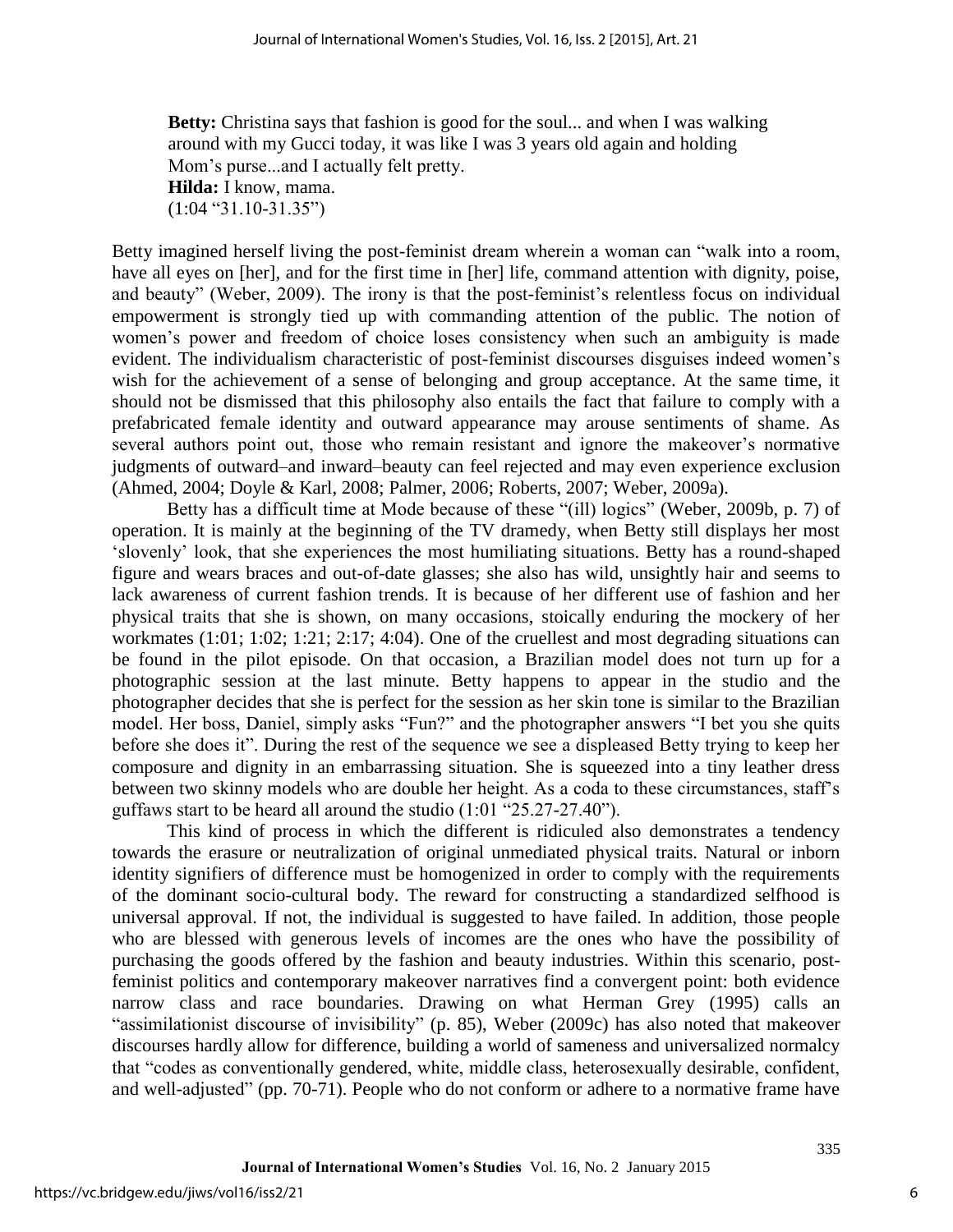no intelligibility as valid subjects [\(2009b, p. 13\)](#page-16-0) and, in fact, they could be considered what Judith Butler [\(2004\)](#page-15-13) has referred to as "unreal people" [\(p. 26\)](#page-15-13).

Several authors have relied on the work of Bourdieu [\(2010\)](#page-15-14) to interpret how a consumerled economy functions in the context of a highly pyramidally-structured society. People who possess the dominant gender, race and capital signifiers exert their power over those positioned in a less privileged place in such a fragmented social order [\(McRobbie, 2009b;](#page-16-9) [Palmer, 2004;](#page-16-10) [Roberts, 2007;](#page-16-1) [Weber, 2009d\)](#page-16-6). True to Bourdieu's understanding of taste as an expression of class stratification, Angela McRobbie [\(2009b\)](#page-16-9) has argued that makeover narratives function in close relationship with social mobility and consumerism. She argues that makeover programs "produce newly defined social hierarchies" [\(p. 129\)](#page-16-9). This kind of TV show reproduces an aspirational social order based on upper-middle class standards of behaviour and appearance. They normally resort to the advice of experts of refined taste (usually white, upper-middle class people) who aim to help lower-class women (and sometimes, a handful of men) with little–or no–sense of style. These experts make use of the most irreverent and harsh verbal reprimands for the sake of participants, who must learn to conform to the most stereotypical appearance and manners [\(pp. 128-134\)](#page-16-9).

This pattern is easily recognizable in *Ugly Betty*. Marc and Amanda are the greatest expression of these tacit socio-cultural practices. Though Betty's professional rank is the same as Marc's and even superior to Amanda's, the two believe that their precise fashion rituals confer a superior position and authority over her. As a consequence, they repeatedly molest, harass and humiliate Betty. This new style of television show employs a lack of respect in their formula and disguises it with a touch of stylish humour which plays the chagrin down. McRobbie [\(2009b\)](#page-16-9) notes that:

[i]n the past the rules of television, and specially public service broadcasting, were such that public humiliation of people for their failure to adhere to appropriate respectable and middle-class standards in speech or appearance would have been considered offensive, discriminatory or prejudicial…This new style of denigration is done with a degree of self-conscious irony…in post 'politicallycorrect' times, this is just good fun. It is now possible, thank goodness, to laugh at less fortunate people once again. [\(pp. 129-130\)](#page-16-9)

Indeed, it can be argued that *Ugly Betty*'s plotline revolves around a class and race-based narrative wherein a young woman struggles to find her place in a social milieu which is far from her cultural origins. Although Betty is more than qualified for her job, incredibly talented, devoted, hardworking and a very kind soul, she has a difficult time trying to fit in to Mode. She seems to be the perfect candidate for the magazine, but all these virtues are not enough for Betty to succeed in the fashion publishing business. She will have to adapt–or even erase–her essence in order to prosper within the professional environment in which she has chosen to earn her living. This is shown mainly at the beginning of the TV dramedy when she displays a deep sense of unease, not just because she has to cope with the frivolity, banality and the superfluity of her work-mates, but because she feels she will be not able to change herself–externally and internally–sufficiently so as to fit in the magazine (1:01; 1:02). This process has been well documented and, as Weber pertinently notes [\(2009d\)](#page-16-6), it "marks the makeover as a site of what Bourdieu has termed 'symbolic violence', where holders of superior symbolic capital use the power conferred by that capital against those with markedly less social currency" [\(p. 97\)](#page-16-6).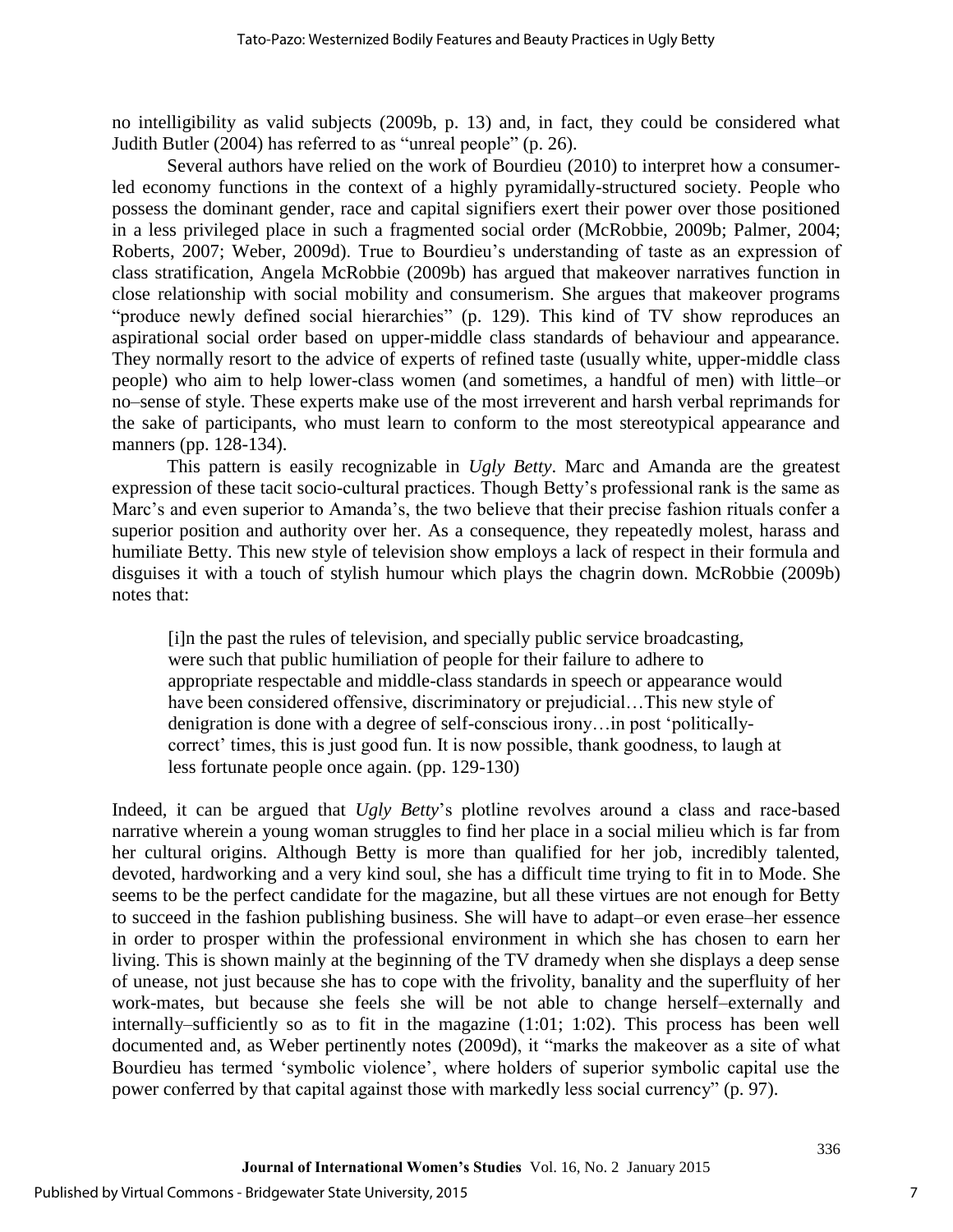Roberts has sensibly addressed the work of Gareth Palmer (which also draws on Bourdieu's theory) to lay stress on the fact that makeover TV shows "are primarily about naturalizing middle-class tastes and inculcating them in their petit-bourgeois subjects and audiences [\(Roberts, 2007, p. 235\)](#page-16-1), teaching them, in turn, how to become "citizens in the republic of taste" [\(Palmer, 2004, p. 185\)](#page-16-10). A careful scrutiny of *Ugly Betty* demonstrates that the TV series assimilates and engages with this kind of controversial principles. For instance, this is demonstrated in an episode in which Wilhelmina (Creative Director at Mode) is shown on a fashion TV channel wearing a sweatshirt and a pair of clogs. She is overtly criticized and ridiculed by Suzuki St. Pierre, a fashion TV reporter; this episode of *Ugly Betty* opens with Suzuki's words:

**Suzuki:** It appears that Wilhelmina Slater has been struck blind by the fashion gods (thunder crashes). Since the Mode diva's former lover Connor Owens bolted with the Meade millions, rumors have been swirling that 'la slater' is off her game. Well, first came the sudden announcement that, gasp, and now with reports that Willie's hunk of great barrier beef has met an untimely demise, it appears the former fashion icon has gone salvation barmy. Oh! YIKES! (4:07 "00.54-01:24")

Suzuki uses a sardonic and accusatory tone in order to denigrate Wilhelmina's casual and plain attire. In that same episode, a few minutes later, Marc also reproaches Wilhelmina for her outfit's election: "Willie, our futures are tied together. You're never gonna get another job wearing synthetic gardening footwear!"  $(4.07 \text{ } ^{\circ}02.26-02.57)$ ". The way in which the dialogue flows suggests that specific apparel which appertains mainly to the working class should be avoided, as it not only provokes feelings of condemnation and shame but could also compromise the chance of social success and cultural visibility.

Another prime example of such dynamics is Betty's metamorphosis and the felicity it confers upon her. Once she adheres to the standards of taste and style stipulated by the higher classes of the social ladder, she gets her economic reward in the form of a promotion and a promising offer of employment for a magazine based in London. Yet again, the ending of this *dramedy* holds an implicit message which suggests that the adaptation of the self to the dominant discourses of class, race and consumerism provides the subject with all kind of bonuses and benefits.

The kind of narrative found in *Ugly Betty* evidences, in turn, the contradictory processes at play within the post-feminist and neo-liberalist discourses of freedom of choice and action. Post-feminist ideology relentlessly claims that women already possess active agency; yet such agency is primary legitimated within the constraints of the capitalist consumerist order. Postfeminism has brought to the scene a new account of feminism that strongly associates agency with individualism and consumerism, a kind of feminism in which "girls gain access to power through their bodies and their credit cards" [\(Sheridan-Rabideau, 2009, p. 7\)](#page-16-11).

*Ugly Betty*'s plot offers another example of these modes of operation; one of the decisions made by Betty in order to adapt herself in order to get closer to "bourgeois gender identities and the consumer culture that goes with them…" [\(Roberts, 2007, p. 244\)](#page-16-1) is her move from Queens to Manhattan (3:01). She is advised against renting a flat in the City as it is very expensive and she can hardly afford it with only the help of her salary. But she is even willing to "eat ramen twice a week or-or do some more overtime" (3:01 "14.59-15.03") providing that she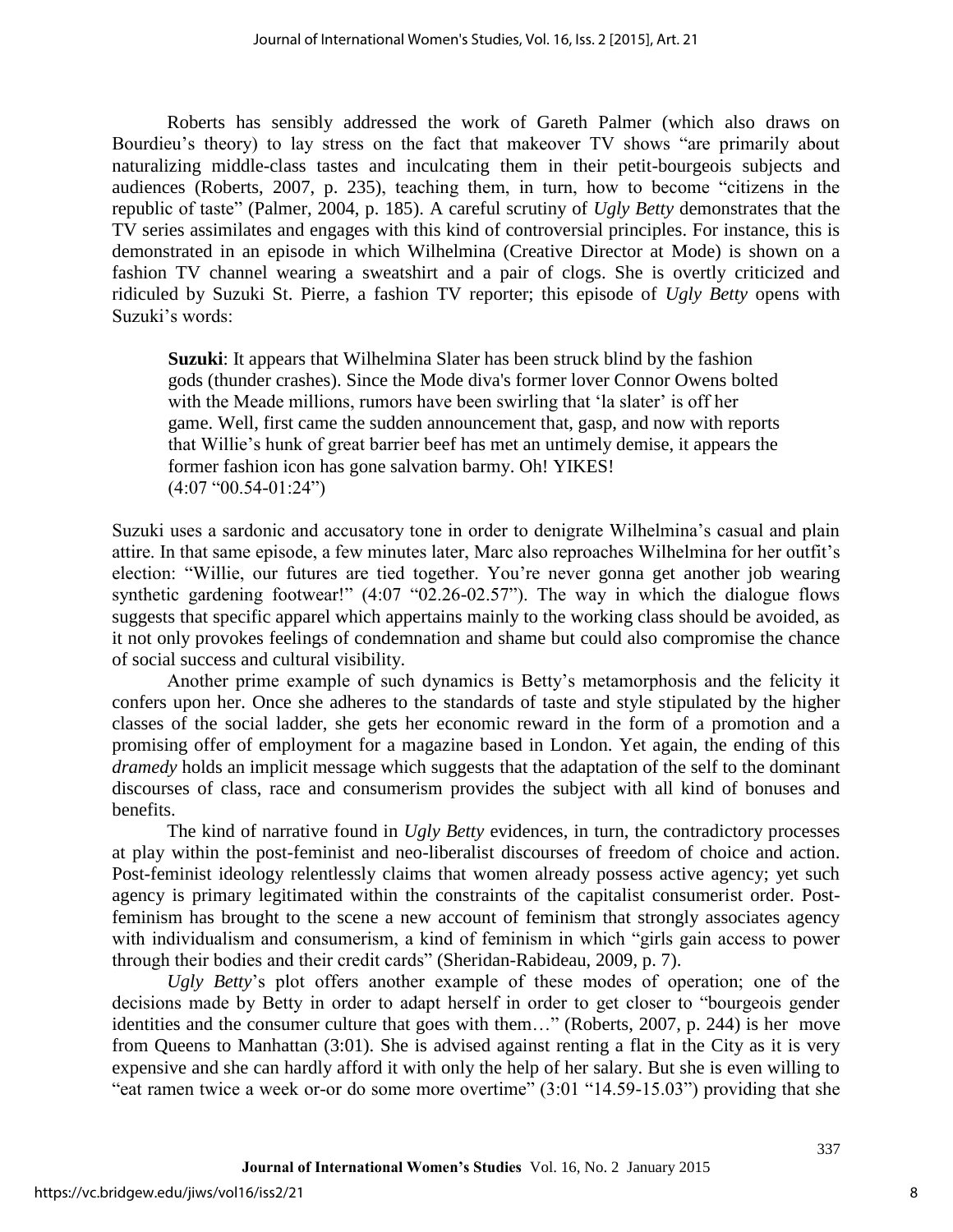can live in New York City. In the same direction, although Betty does not explicitly express an interest in going shopping or to beauty salons, she starts to fix her hair and to dress more in accordance with her colleagues at Mode, up to the point that in the opening sequence of the episode *Smokin' Hot* she is shown wearing the same outfit as Amanda (4:14). But even Amanda, who is well-aware of fashion trends, experiences the pressures of this constant surveillance of outer appearance. In the episode *Fey's Sleigh Ride* Amanda is reprehended by Marc for wearing two-year-old Manolo Blahniks (1:05 "07:50-08.10"). In another episode Amanda teaches Betty how to get the latest cosmetics and the more expensive brand clothing without having to spend a single cent. She has mastered a range of tricks and deceitful strategies so as to be on the crest of the fashion wave despite her low income (3:10). These examples clearly acknowledge the fact that maintaining specific beauty standards is hard work in itself.

In the same breath, this whole assimilationist process also entails that individuals have to break with their own identities and build new–more conventional–selves. Betty is said to be Mexicana in the series and she displays the stereotypical traits of the Mexican woman: short, dark-skinned, dark-haired and chubby with thick eyebrows. Her physical traits or her different sense of fashion are never exoticized or portrayed as distinctively alluring and enchanting. On the contrary, her Hispanic origins—and what characterizes them—are frequently reviled and ridiculed. Betty's features automatically exclude her from the category of 'beautiful', at least within the conventional beauty discourses that operate at Mode. In the very first sequence of the pilot episode, Betty literally chases her interviewer while reciting her curriculum vitae because he had decided to ignore her immediately after seeing her (1:01 "00.30-01.45"). In this very same episode, Amanda, Marc, Daniel and Wilhelmina exhibit their most cruel looks of disgust when they first meet Betty. This is a pattern which is repeated later in various episodes, be it in the form of the mockery of her outfit choices (for example, Marc's diary, *Betty's Screensavers of Shame*), or scorn because of her different physical traits (1:06; 1:21; 2:05). In another episode, *Million Dollar Smile*, Marc tries to hide Betty's Hispanic signifiers. In this occasion Betty's ID picture has turned out badly and Marc offers his help so as to try to enhance Betty's photograph. He finally photoshops her image into a blond-haired and blue-eyed woman (4:17 "08.40-09.10").

But the most significant episode as regards the scorn towards Betty's cultural roots is *The Lyin' the Watch and the Wardrobe* (1:06). In this episode, Marc dresses up as Betty for Halloween. The disguise of Marc's election is the "Guadalajara" poncho that Betty wore her first day at Mode. A poncho is a typical South American garment, but Amanda, Marc and Wilhelmina contemplate it with horror and chuckle about a piece of clothing that says "Guadalajara" instead of "Dolce & Gabbana" or "Prada" (1:01; 1:05).

In this regard, Vanessa Williams (Wilhelmina) must be also mentioned. Despite being of African American descent [\(Anonymous, 2011\)](#page-15-15), her look is almost indistinguishable from other white-Western women. Indeed, she displays in the TV series a look that is completely adapted to the occidental norm. Wilhelmina always sports sleek hair and her clothes and complements tend to be more sober than ethnically rich or exotic. In addition, she hardly displays an awareness of her own ethnic roots; in fact, there are only two sequences in which she explicitly refers to herself as "black" (2.02 "23:18") and as a woman of colour (3.02 "05:30").

In the end, both Wilhelmina and Betty succumb to generalized female beauty discourses and undergo a self-effacement process in which they lose their originality to become just another conventional beauty. Wilhelmina, as well as Betty, takes on the traits of the conventional white-Western beauty discourse and imitates its precepts. Wilhelmina does it with the help of Botox, diets, and expensive clothes and cosmetics. Betty undergoes her makeover all along the series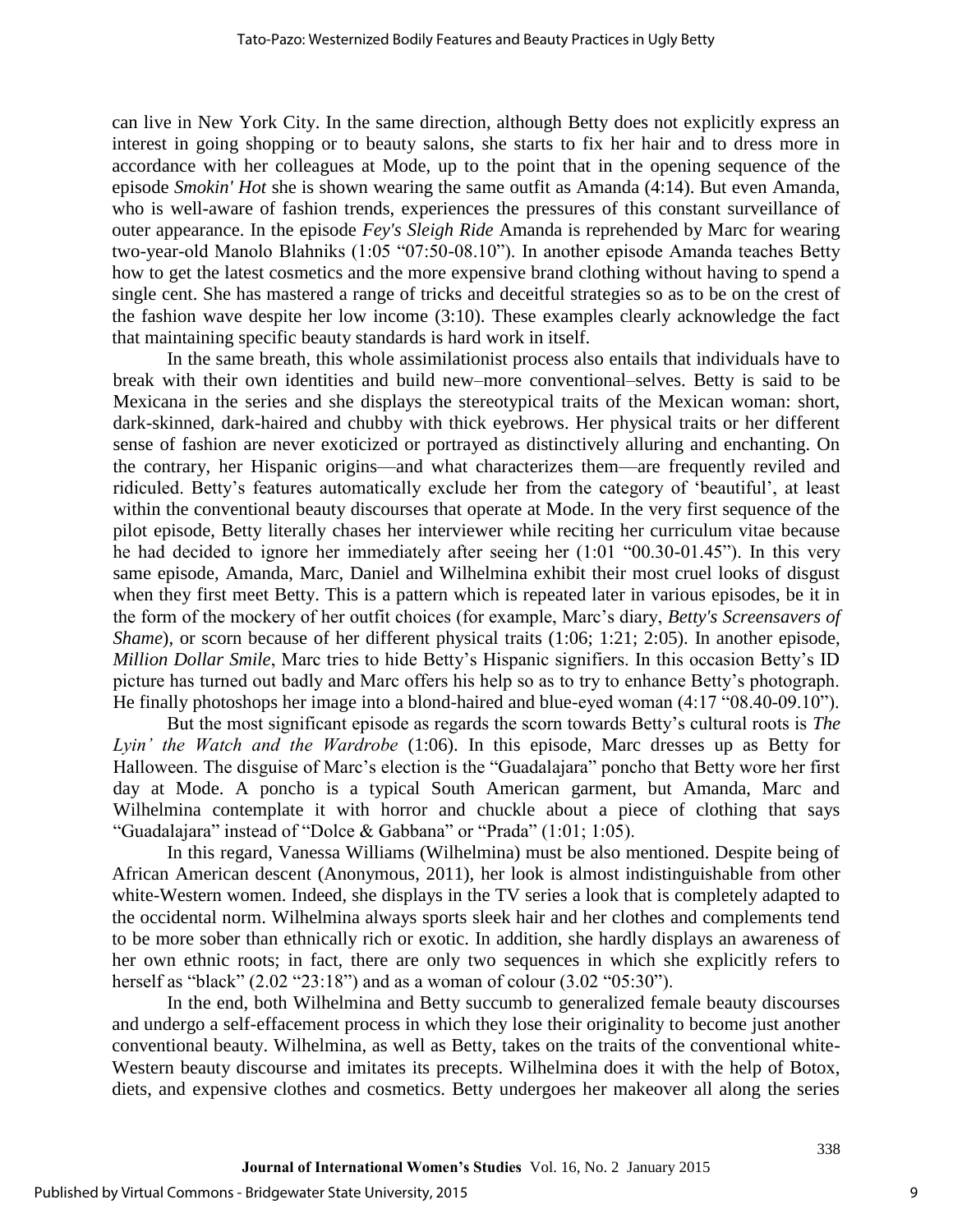with subtle changes in her face, hair, body and clothes. In both cases, Wilhelmina and Betty are deracialized in order to conform to the northern European template.

#### **Erasing the Subject for the Sake of the True Self**

It has been widely argued thus far that the makeover complex implies the attenuation or even the erasure of individual signifiers of gender, race and social status, especially when those are not in consonance with the dominant ones. It connects this analysis with another vantage point: makeover TV shows suggest to their audience that in order "to communicate an 'authentic self', one must overwrite and replace the 'false' signifiers enunciated by the natural body" [\(Weber, 2009b, p. 4\)](#page-16-0). This implies that natural or unaltered bodies are flawed or still in the process of discovering the gifts and talents which are latent but not yet manifested. Makeover stories talk about an evolutionary process which, almost always, entails that the person works in order to find what is already there; it is not about eliminating the old self, but unfolding the better essence of oneself. While analysing various makeover TV shows Weber [\(2009b\)](#page-16-0) also makes mention of this phenomenon:

Before-bodies quite often lack valid me-ness and After-bodies mark the zone of celebrated selfhood where subjects rejoice, 'I'm me now!' Such exclamations beg the question: 'Who were you before, if not you?' The answer from both the television makeover and a larger makeover culture, as the cover to a *Ladies Home Journal* proclaims, is that you can be 'You-Only Better!' [\(p. 7\)](#page-16-0)

Notwithstanding, such an acclaimed self-discovering unveils another incongruence of makeover principles: the 'true' self is a manifestation of an alteration process. Or, in other words, without intervention it is not possible that the authentic woman flowers. "In this mediated world where gender, sex, and sexuality melt into a single signifier of the gorgeous female subject, the woman finds her most 'natural' iteration only when she is made over" [\(Weber, 2009a, p. 170\)](#page-16-3).

Although there are no explicit references in the plot to Betty's 'true' self, the way the story is articulated reveals that, in fact, a brand new world full of possibilities is opened when she gets to change her appearance significantly. With the new image, a 'better' Betty becomes evident. 'Before Betty' is extremely talented and gets to solve the most critical situations for the survival of the Mead Empire and its flagship publication, Mode  $(1:01; 1:02; 1:04; 2:09; 4:07)$ . She is also a very good work mate and, in spite of being harassed by her colleagues, she is always willing to help whenever they need it. But all her virtues are not enough for her to prosper in the editorial world. She has to reveal her true nature, her true self: her accommodated white-Occidental image. Only then Betty's virtues will be recognized.

Betty's new sophisticated and occidental look, exhibiting a shapely figure, chic accessories and elegant costumes, gives an undoubted boost to her career. The title of the fourth season is representative of this metamorphosis' formula: "From Poncho to Honcho". This slogan clearly expresses the range of changes that will take place in Betty's outward appearance. Yet, those changes are not only related to her look but also to her achievements as a professional. Almost immediately after the restyling of her bodily image, a promising career beckons. The Betty with braces and the poncho was a candid soul still looking for a more confident, determined and fulfilled Betty; the one with the honcho and a million dollar smile is already a self-assured and successful business-woman. The dynamics of the story clearly suggest that a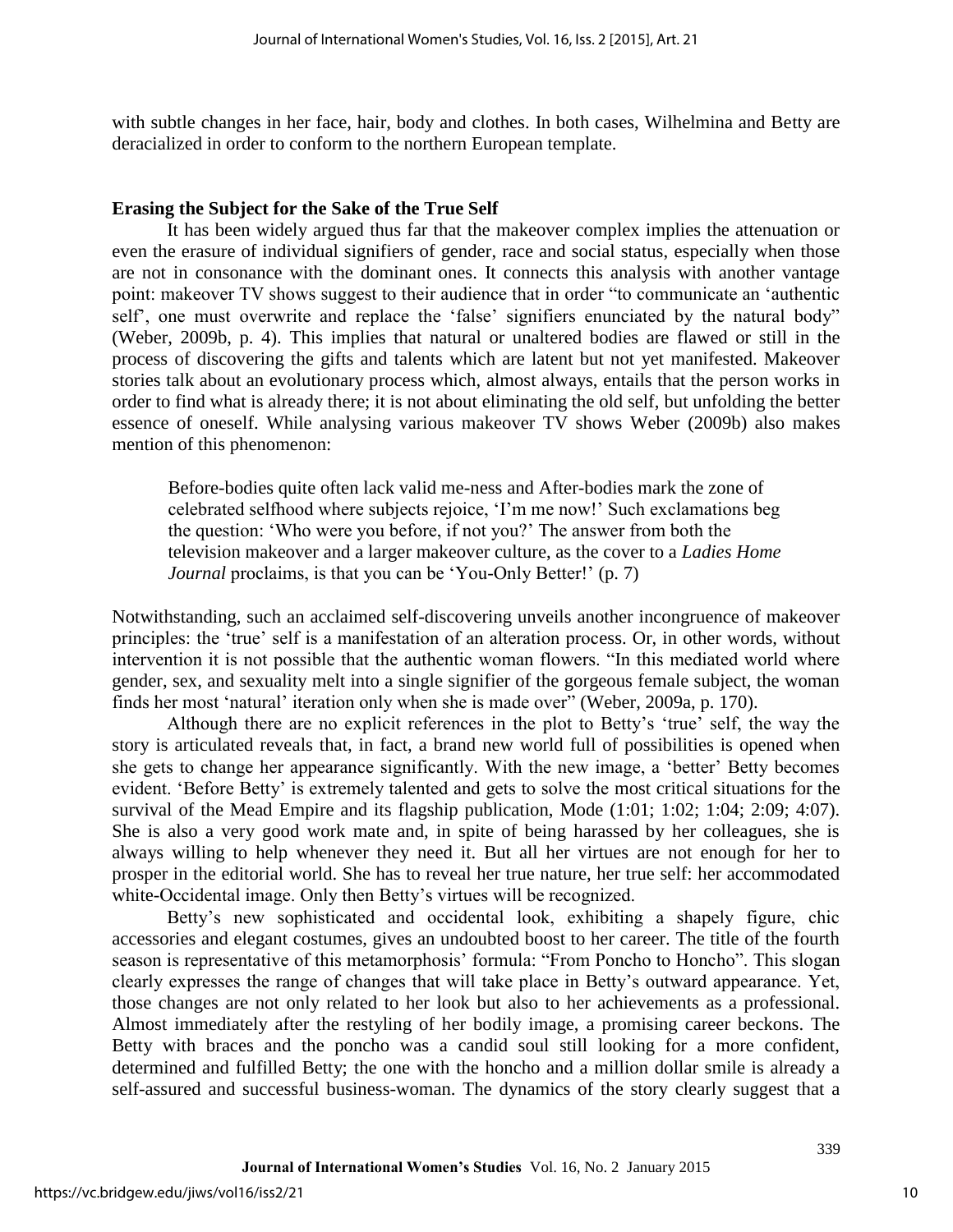'better' Betty was still to spring forth. With her makeover, she becomes who she really should have been from the very beginning. The juxtaposition of the un-designed and frustrated self on the one hand, and the remodelled and fully rewarded self on the other, unleashes a narrative process which conveys an incoherent message: it is possible to be a sound and stable individual if the subject attains the (unattainable) perfect body or, as Banet-Weiser and Portwood-Stacer [\(2012\)](#page-15-7) have succinctly put it: "in order to lead a rewarding, fulfilling psychological and personal life, the cost is nothing less than a perfect, medically enhanced body…" [\(p. 495\)](#page-15-7).

Having reached this point, it is especially important to bear a critical stance in mind so as not to dismiss the fact that changing ourselves is a big business. The idealization of the slender woman is promoted by the beauty industry, an industry that is controlled by men and handles thousands of millions (Hidalgo, 2011, Marcos, 2009), estimated at around \$25 billion in 1982 and \$330 billion by 2008 (Jones, 2010). Following this line of argument, it is worthwhile recalling the work of the American author Naomi Wolf [\(1991\)](#page-16-12). In her book, *The Beauty Myth*, she states that "'Beauty' is a currency system like the gold standard" [\(p. 12\)](#page-16-13). Wolf further wonders:

[w]hy is it never said that the really crucial function that women serve as aspiring beauties is to buy more things for the body? Somehow, somewhere, someone must have figured out that they will buy more things if they are kept in the selfhating, ever-failing, hungry, and sexually insecure state of being aspiring 'beauties'. [\(p. 66\)](#page-16-13)

The more diets and cosmetic treatments we engage in, the more money is received by "the diet book publishers, pharmaceutical companies, herbal supplement manufacturers, 'shaping' salons, gyms, doctors, and all the rest" [\(Maine & Kelly, 2005, p. 28\)](#page-15-16).

More recently, in *Living Dolls*, Natasha Walter [\(2010\)](#page-16-14) has claimed that our culture is constantly suggesting that women will succeed and achieve their aspirations through physical remaking and enhancement [\(pp. 66-67\)](#page-16-14). Women's self-worth is directly proportional to their appearance, since "[w]e look for life's meaning and the answer to life's challenges in the shape or our bodies" [\(Maine & Kelly, 2005, p. 13\)](#page-15-16). With respect to this, we should note the case of specific female characters of the dramedy who externalize some kind of anxiety due to their physical appearance: for instance, Amanda's concern with her age and how her life will end up when she is no longer 'eye candy'. In *Secretaries Day* she is shown extremely worried about getting older in a world in which she is mainly valued for her outer appearance (Becki Newton was 28 years old by then) (1:21 "18.39-19.27"). In another episode, Amanda states that her work and entire life rely upon her bodily appearance (4:02 "24.55-25.40"). As it has been noted earlier, such a prescriptive frame of reference fosters women's uneasiness when they try to comply with the disciplinary practices contained in such incongruent discourses. *Ugly Betty* also shows these modes of operation by portraying Amanda as appearing to suffer from an eating disorder. She is shown devouring large amounts of sweets and chocolates every time that a new challenge or menace appear in her life (1:05; 1:10; 1:21; 2:01). As is relentlessly suggested by current consumer culture and one of its bulwarks, the beauty industry, Amanda faces obstacles and tries to settle things in her life by controlling–or not–her body. Women are led to believe that disciplining and changing their bodies will also bring change and discipline to those specific facets of their lives which are in need of it.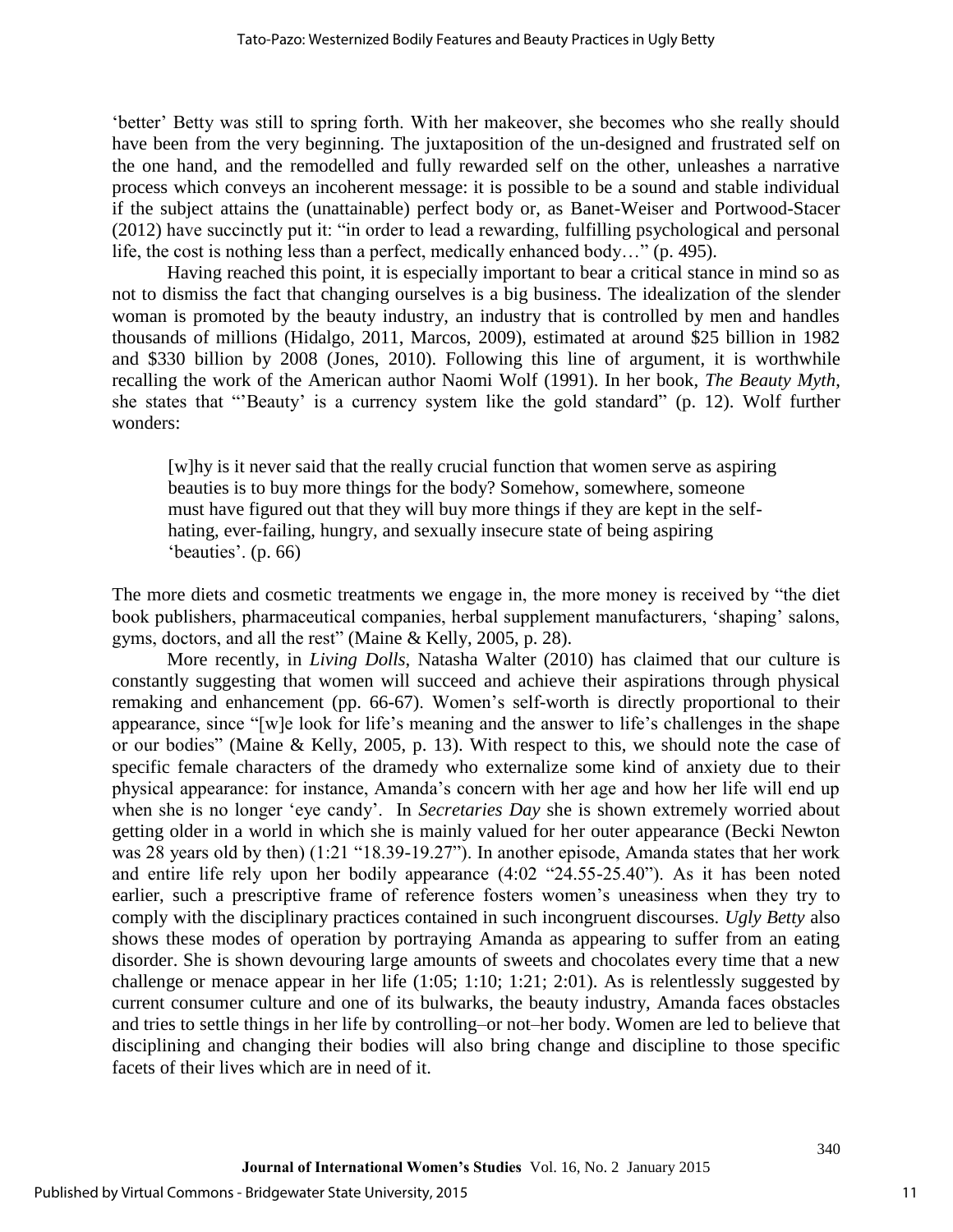There are other characters that show, at specific moments, a kind of unease and anxiety because of the inflexible image and style trends they have to comply with. Wilhelmina Slater and her obsession with youth, slimness and beauty is one example of this (1:01; 1:06; 1:14; 1:23; 3:02). Apart from her regular Botox injections, Wilhelmina submits herself to whatever treatment and new technique that promises to help her to remain young and pretty. In one occasion, Wilhelmina is shown trying a cocktail dress on; as it seems too small for her, Christina suggests that she tries a bigger size:

**Marc**: [shouting] Maybe you ordered the wrong size! **Christina**: I ordered a two; she has always been a two, but clearly, someone's been enjoying too many complimentary cheese straws. **Wilhelmina**: I understood that. What are you saying, Carlotta? **Marc**: Christina. **Christina**: There might be a slight possibility that she might have just, maybe... gained... **Wilhelmina**: Gained what? **Christina**: What? Nothing. Just maybe...like a little, wee bit of...weight? **Wilhelmina**: [screaming] (1:06 "17:38-18:12")

The rest of the episode shows an extremely obsessed and stressed Wilhelmina who tries to lose the pounds she has gained with steam therapy and strict dieting. Marc and Amanda also share Wilhelmina's excessive concern with looking perfect throughout the whole TV series. All in all, the makeover complex and its consumerist strategies convey this kind of dynamic, a dynamic that Weber [\(2009c\)](#page-16-2) has also pertinently identified. She states that:

[w]omen are not encouraged to go without makeup, wear clothes that 'make them look like boys', or in any way detract from conventional forms of femininity. Women who wear clothes that are 'too ethnic', artistic, or individualized are refashioned to emit signs of middle-class professionalism and desirability. [\(p. 61\)](#page-16-2)

On the other hand, and in order to bring this article to an end, it must be highlighted that makeover stories, like the happily-ever-after of the fairy tale, always offer a concluding happy ending. Readers and viewers are left with a 'now and forever' which does not offer the possibility of further knowing–or at least guessing–whether the marvels of the transformation are kept over the course of time or not. And indeed, this happens with the ending of *Ugly Betty*. The last scene shows an exultant Betty going to work in her new position in London. She meets Daniel who asks her for a date. Then, the last scene ends in a fade out to the closing theme (4:20). The viewer's last information about Betty is the good mood of the ending of her story. The idea which is more likely to be conveyed through the workings of such closed endings is that, from that moment on, the happiness of the final sequence will expand and remain for the rest of the protagonists' lives. Hence, there is no place within the discourse of transformative practices for the evaluation of negative aspects that could occur in the future; on the contrary, they are completely omitted and/or erased. Weber [\(2009b\)](#page-16-0) has wisely noted that: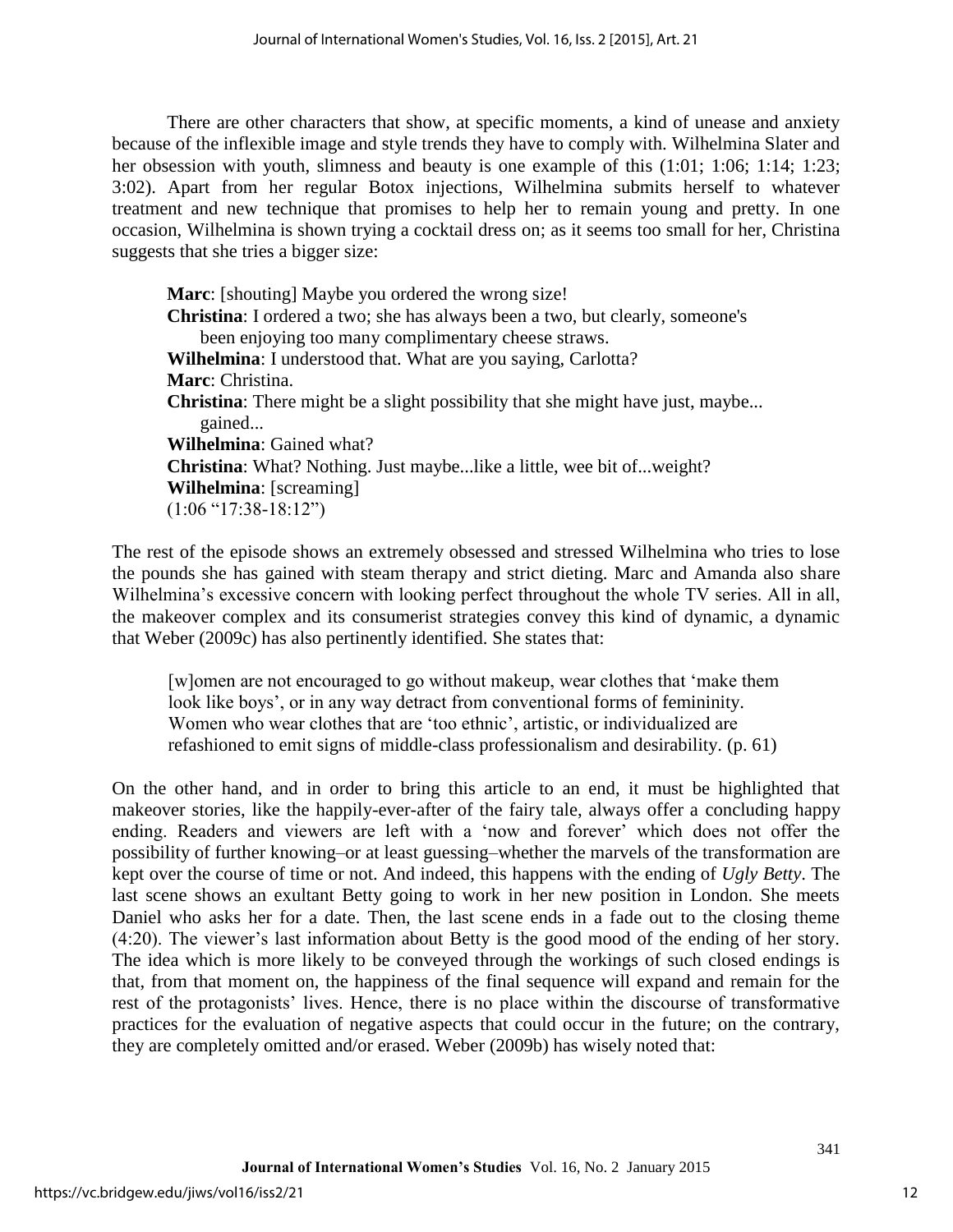[w]e may wonder what occurs after 'the end', but the only thing we can know for sure is what takes place during the narrative. Across the makeover canon we see repeated stories of humiliation, desire, rescue, tribulation, fortitude, and triumph, all played out before the camera's eye, and all leading to the ultimate prize of celebrated selfhood with little continuation of the narrative that might undo or problematize after-outcomes. [\(p. 22\)](#page-16-0)

#### **Conclusion**

True to the makeover narrative, *Ugly Betty*'s storyline prepares a particular transformation for the protagonist. The stories of modification very often convey idealized (and alienating) forms of femininity that openly exclude specific bodily features and certain class and race signifiers. Only when the heroine displays a look more adapted to the conventional dictates of white-Western femininity does she get the social visibility which is needed to succeed. Wilhelmina's character also succumbs to the limiting beauty discourses of the dominant sociocultural body. In the manner of Betty, her racial originality is neutralized and homogenized to become just another white-Western beauty.

Makeover narratives reproduce an aspirational social order based on upper-middle class standards. People who possess the dominant gender, race and capital signifiers exert their influence and power over those positioned in a less privileged place in contemporary fragmented and highly pyramidal social orders [\(McRobbie, 2009a;](#page-15-17) [Palmer, 2004;](#page-16-10) [Roberts, 2007;](#page-16-1) [Weber,](#page-16-6)  [2009d\)](#page-16-6). Betty finally absorbs the look, the fashion sense and sometimes the manners of those people who are shown—in the series—to be better positioned than she is on the social ladder. Yet again, the ending of this 'dramedy' holds an implicit message: the adjustment of individuals to predominant discourses of class and race provide them with all kind of bonuses and benefits.

Within such a socio-economic framework, consumerist practices set themselves up as one of the most helpful means in order to get almost immediate access to all those advantages that an adequate reshaping can supply. But the constricting nature of the neo-liberal economy comes into play: those people who do not fall within the sufficient level of income are excluded from the equation. This monetary obstacle, then, constitutes one of the many contradictions in the contemporary economic system; the traditional liberal tropes of individual achievement and freedom of choice make visible an incongruity, since such power to act and make virtually autonomous selections is in fact made available only to people with high earnings. The makeover complex merges with such exclusionist "(ill) logics" [\(Weber, 2009b, p. 7\)](#page-16-0) of operation.

The tensions and paradoxes of neo-liberalism are not only assimilated by the contemporary makeover discourse but also by what has come to be known as "post-feminism", or the intersection between popular culture and feminism [\(Baumgardner & Richards, 2000, p.](#page-15-18)  [60\)](#page-15-18). It not only adopts liberal credos of individualism and conspicuous consumption but also the commented contradictory dynamics of such an economic model. Furthermore, post-feminism is, as several authors argue, *inherently contradictory* [\(Banet-Weiser & Portwood-Stacer, 2012;](#page-15-7) [Gorton, 2007;](#page-15-8) [McRobbie, 2004;](#page-15-9) [Roberts, 2007;](#page-16-1) [Tasker & Negra, 2007\)](#page-16-15).

One of post-feminist's most flagrant inconsistencies is its relentless focus on women's empowerment, yet such hard-won rights are subjected to the burdening exigencies of an androcentric and commodified system. Women's outward appearance becomes the main site of their empowerment; a woman, then, is encouraged (and even supposed) to comply with a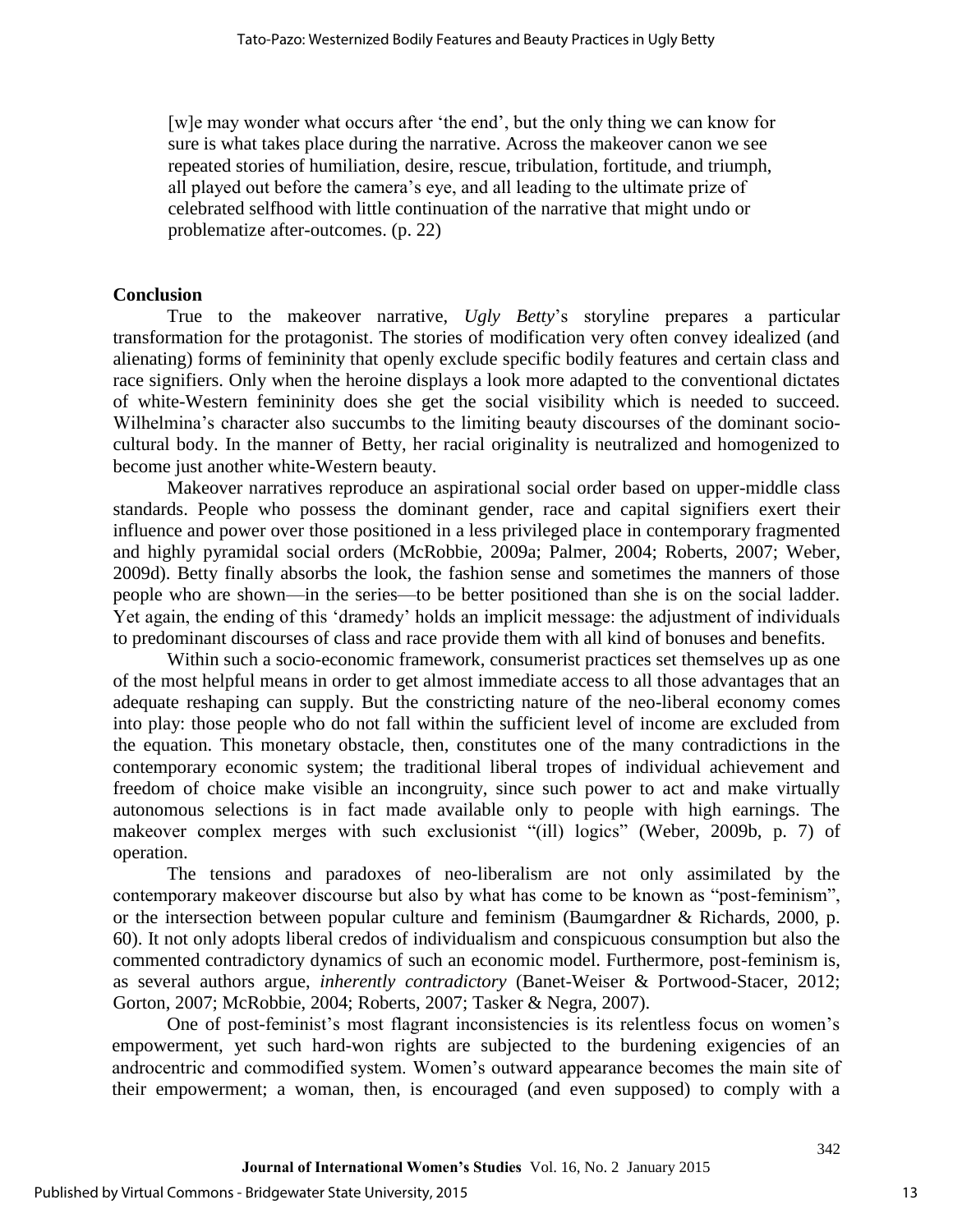prefabricated female identity that can be, naturally, *purchased*. Then, it could also be argued that women's active agency is narrowly framed by, yet again, the spending power and white-Western hegemonic standards of beauty normalized by current patriarchal culture. Furthermore, failure to comply with such restraining models of femininity will be communicated as an undesirable attitude or as Weber [\(2009d\)](#page-16-6) convincingly states, a "letting-yourself-go disorder (occasioned by heightened dowdiness and insufficient self-care)" [\(p. 110\)](#page-16-6). The imposition of beauty culture, as Imelda Whelehan [\(2000\)](#page-16-16) notes, "leaves many victims in its wake-those who don't conform to its preferred images and those who are too poor to exercise 'control' over their lives through the 'liberation' of consumerism" [\(p. 178\)](#page-16-16). It is difficult to concede credibility to post-feminist conceptions of female power when their own formulation includes such subordinating rituals and principles.

That being said, it can be stated that there is a clear interplay among current economic tendencies, makeover narratives and post-feminist tenets. Such an interaction and its paradoxical processes are also evidenced in the popular culture product that has been chosen for this research, *Ugly Betty*. It has been already argued that Betty and Wilhelmina soften their racial signifiers so as to accommodate the Western ideal of female beauty; furthermore, such a transformation also confers a higher social status on both characters. The only difference between Betty and Wilhelmina is that Betty is shown to be in the process, while Wilhelmina is the finished product who has (supposedly) attained a successful and respectable status. In the case of Betty, her ability to gradually lose weight and restyle herself "operates as a clear symbol of successful upward aspiration, of the penetrability of class boundaries to those who have 'the right stuff'" [\(Bordo, 2003, p. 195\)](#page-15-19).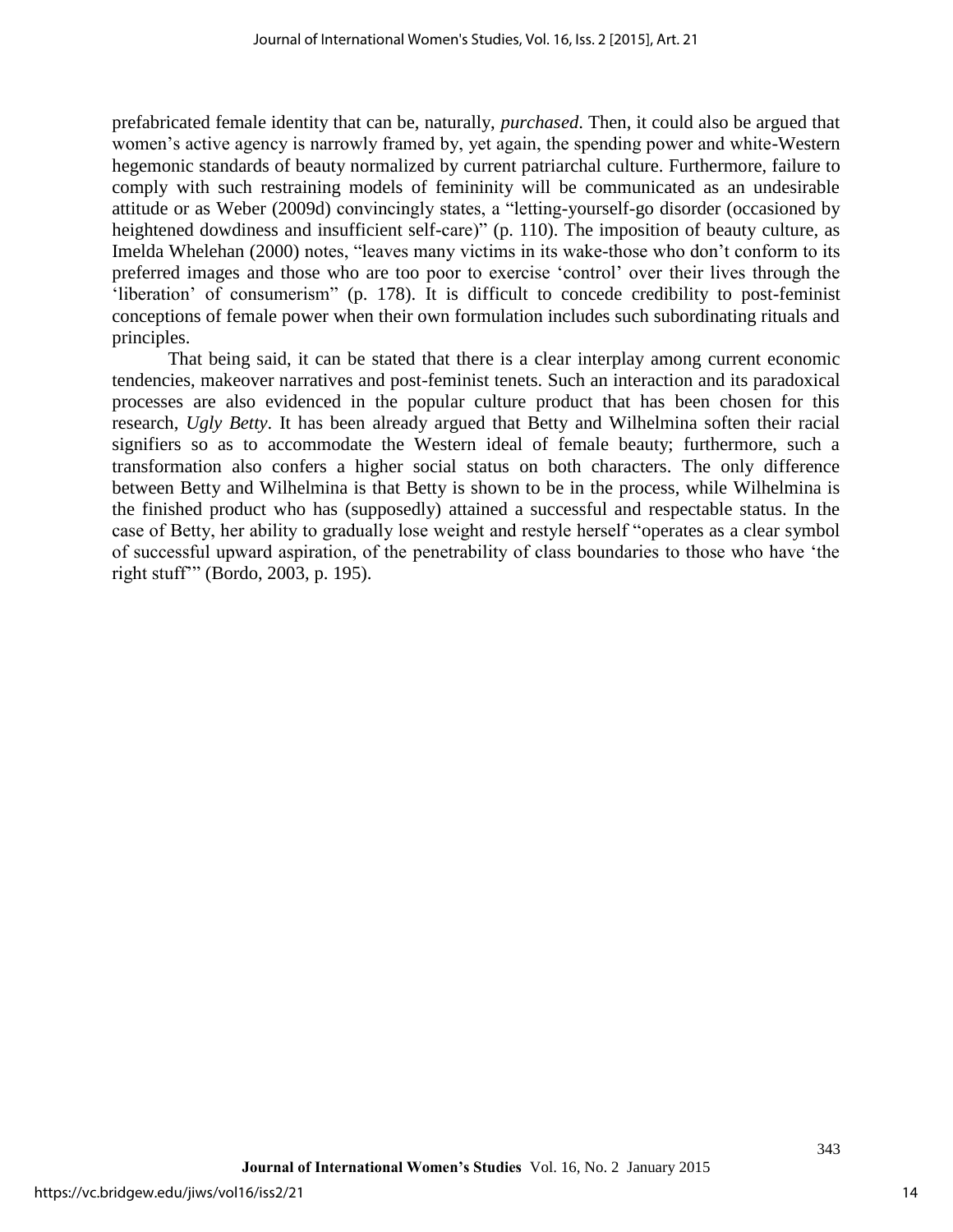### **Bibliography**

<span id="page-15-10"></span>Ahmed, S. (2004). *The Cultural Politics of Emotion*: Routledge.

- <span id="page-15-15"></span>Anonymous. (2011). Vanessa Williams's Ancestry Revealed. *The Daily Mail*. Retrieved from MailOnline website: [http://www.dailymail.co.uk/tvshowbiz/article-1354054/Vanessa-](http://www.dailymail.co.uk/tvshowbiz/article-1354054/Vanessa-Williamss-ancestry-revealed-Who-Do-You-Think-You-Are.html)[Williamss-ancestry-revealed-Who-Do-You-Think-You-Are.html](http://www.dailymail.co.uk/tvshowbiz/article-1354054/Vanessa-Williamss-ancestry-revealed-Who-Do-You-Think-You-Are.html)
- <span id="page-15-6"></span>Baker-Sperry, L. (2007). The Production of Meaning through Peer interaction: Children and Walt Disney's Cinderella. *Sex Roles, 56*(11/12), 717-727. doi: 10.1007/sl 1199-007-9236 y.
- <span id="page-15-7"></span>Banet-Weiser, S., & Portwood-Stacer, L. (2012). "I just want to be me again!". Beauty Pageants, Reality Television and Post-Feminism. In M. C. Kearney (Ed.), *The Gender and Media Reader* (pp. 491-502): Routledge.
- <span id="page-15-18"></span>Baumgardner, J., & Richards, A. (2000). What is Feminism? *Manifesta: Young Women, Feminism, and the Future* (pp. 50-86): Farrar, Straus & Giroux.
- <span id="page-15-2"></span>Berry, B. (2008). *The power of Looks: Social Stratification of Physical Appearance*: Ashgate Publishing Limited.
- <span id="page-15-4"></span>Black, P. (2006). Discipline and Pleasure: The Uneasy Relationship Between Feminism and the Beauty Industry. In J. Hollows & R. Moseley (Eds.), *Feminism in Popular Culture* (pp. 143-159): Berg Publishers.
- <span id="page-15-0"></span>Blaine, B. E. E. (2007). Diversity on Television *Understanding the Psychology of Diversity* (pp. 156-169): SAGE Publications.
- <span id="page-15-1"></span>Blaine, B. E. E. (2013). Understanding Age Stereotypes and Ageism *Understanding the Psychology of Diversity* (pp. 12): SAGE Publications, Inc.
- <span id="page-15-19"></span>Bordo, S. (2003). Reading the Slender Body *Unbearable Weight: Feminism, Western culture, and the Body* (pp. 185-214): University of California Press.
- <span id="page-15-14"></span>Bourdieu, P. (2010). *Distinction: A Social Critique of the Judgement of Taste*: Routledge.
- <span id="page-15-13"></span>Butler, J. (2004). *Undoing Gender*: Routledge.
- <span id="page-15-5"></span>Davis, K. (2003). *Dubious Equalities and Embodied Differences: Cultural Studies on Cosmetic Surgery*: Rowman & Littlefield Publishers.
- <span id="page-15-3"></span>Dittmar, H., & Howard, S. (2004). Professional hazards? The impact of Models' Body Size on Advertising Effectiveness and Women's Body-Focused Anxiety in Professions That Do and Do Not Emphasize The Cultural Ideal of Thinness. *British Journal of Social Psychology*(43), 477-497.
- <span id="page-15-11"></span>Doyle, J., & Karl, I. (2008). Shame On You: Cosmetic Surgery and Class Transformation in 10 Years Younger. In G. Palmer (Ed.), *Exposing Lifestyle Television : The Big Reveal*: Ashgate Publishing Group
- <span id="page-15-8"></span>Gorton, K. (2007). (Un)fashionable Feminists: The Media and Ally McBeal. In S. Gillis, G. Howie & R. Munford (Eds.), *Third Wave Feminism. A Critical Exploration*. Hampshire and New York: Palgrave MacMillan.
- <span id="page-15-12"></span>Grey, H. (1995). *Watching Race: Television and the Struggle for Blackness*: Minneapolis: University of Minnesota Press.
- <span id="page-15-16"></span>Maine, M., & Kelly, J. (2005). *The Body Myth: Adult Women and the Pressure to be Perfect*: Wiley.
- <span id="page-15-9"></span>McRobbie, A. (2004). Post-Feminism and Popular Culture. *Feminist Media Studies, 4*(3), 9. doi: 10.1080/1468077042000309937.
- <span id="page-15-17"></span>McRobbie, A. (2009a). Illegible Rage: Post-Feminist Disorders *The Aftermath of Feminism: Gender, Culture and Social Change* (pp. 94-123): Sage Publications Ltd.